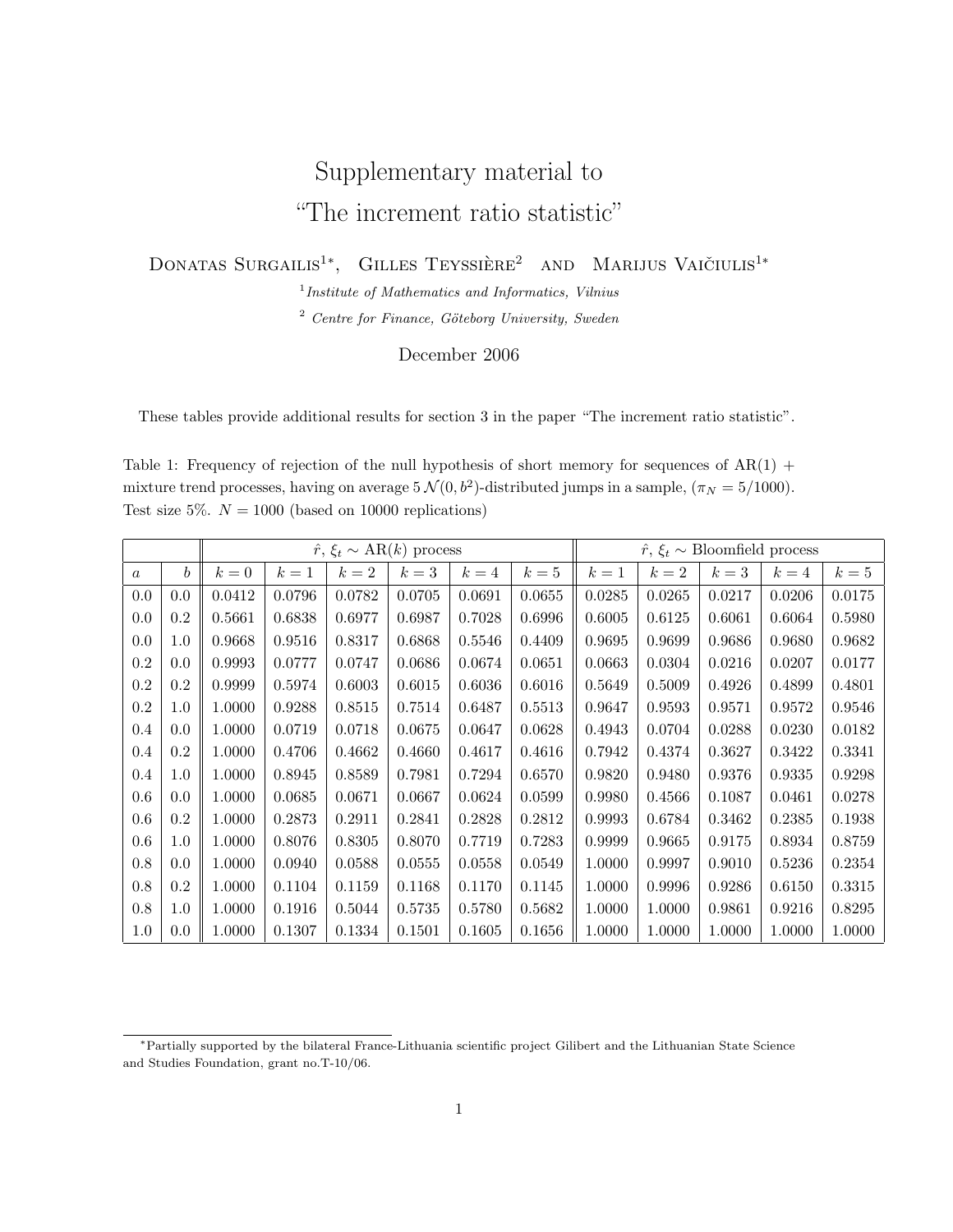Table 2: Frequency of rejection of the null hypothesis of short memory for sequences of a process with a deterministic trend and a possible break. Test size  $5\%$ .  $N = 1000$  (based on 10000 replications)

| $\hat{r}, \xi_t \sim \text{AR}(k)$ process |       |        |        |          |        |            | $\hat{r}, \xi_t \sim \text{Bloomfield process}$ |        |        |        |        |        |
|--------------------------------------------|-------|--------|--------|----------|--------|------------|-------------------------------------------------|--------|--------|--------|--------|--------|
| $c_0$                                      |       |        |        | $k=2$    | $k=3$  | $k=4$      | $k=5$                                           | $k=1$  | $k=2$  | $k=3$  | $k=4$  | $k=5$  |
| 0.001                                      | 0.0   | 0.9999 | 1.0000 | 1.0000   | 1.0000 | 1.0000     | 1.0000                                          | 1.0000 | 1.0000 | 0000.1 | 1.0000 | 1.0000 |
| 0.001                                      | 0.002 | 0000.  | 1.0000 | $0000$ . | 1.0000 | $1.0000\,$ | 0.9551                                          | 1.0000 | 1.0000 | 0000.  | 1.0000 | 1.0000 |

Table 3: Frequency of rejection of the null hypothesis of short memory for sequences of  $FARIMA(0, d, 0)$  with memory breaks processes, with the average distance 333.3 between breaks  $(\pi_N = 15/5000)$ . Test size 5%.  $N = 5000$  (based on 10000 replications)

|      |       |        | $\hat{r}, \xi_t \sim AR(k)$ process |        | $\hat{r}, \xi_t \sim \text{Bloomfield process}$ |        |        |            |        |        |        |
|------|-------|--------|-------------------------------------|--------|-------------------------------------------------|--------|--------|------------|--------|--------|--------|
|      | $k=0$ | $k=1$  | $k=2$                               | $k=3$  | $k=4$                                           | $k=5$  | $k=1$  | $k=2$      | $k=3$  | $k=4$  | $k=5$  |
| 0.40 | .0000 | 1.0000 | 1.0000                              | 0.9998 | 0.9946                                          | 0.9772 | 1.0000 | $1.0000\,$ | 1.0000 | 1.0000 | 1.0000 |
| 0.30 | .0000 | 1.0000 | 1.0000                              | 1.0000 | 0.9999                                          | 0.9996 | 1.0000 | 1.0000     | 1.0000 | 1.0000 | 1.0000 |
| 0.20 | .0000 | 1.0000 | 1.0000                              | 1.0000 | 0.9992                                          | 0.9961 | 1.0000 | 1.0000     | 1.0000 | 1.0000 | 1.0000 |
| 0.10 | .0000 | 1.0000 | 0.9885                              | 0.9458 | 0.8823                                          | 0.8063 | 1.0000 | 0.9986     | 0.9926 | 0.9779 | 0.9465 |

Table 4: Frequency of rejection of the null hypothesis of short memory for sequences of FARIMA $(0, d, 0)$  processes with Gaussian  $(\alpha = 2)$  and symmetric  $\alpha$ -stable innovations. Test size 5%.  $N = 1000$  (based on 10000 replications)

|          |      |        |        | $\hat{r}, \xi_t \sim AR(k)$ process |        | $\hat{r}, \xi_t \sim \text{Bloomfield process}$ |        |        |        |        |        |        |
|----------|------|--------|--------|-------------------------------------|--------|-------------------------------------------------|--------|--------|--------|--------|--------|--------|
| $\alpha$ | d    | $k=0$  | $k=1$  | $k=2$                               | $k=3$  | $k=4$                                           | $k=5$  | $k=1$  | $k=2$  | $k=3$  | $k=4$  | $k=5$  |
| $2.0\,$  | 0.30 | 1.0000 | 0.9999 | 0.9866                              | 0.9238 | 0.8322                                          | 0.7337 | 1.0000 | 0.9992 | 0.9911 | 0.9662 | 0.9193 |
| $2.0\,$  | 0.20 | 1.0000 | 0.9956 | 0.9394                              | 0.8361 | 0.7366                                          | 0.6407 | 0.9966 | 0.9541 | 0.8591 | 0.7483 | 0.6403 |
| $2.0\,$  | 0.10 | 0.9826 | 0.8208 | 0.6196                              | 0.4942 | 0.4090                                          | 0.3399 | 0.7103 | 0.4952 | 0.3558 | 0.2771 | 0.2167 |
| $2.0\,$  | 0.00 | 0.0409 | 0.0814 | 0.0747                              | 0.0698 | 0.0687                                          | 0.0655 | 0.0296 | 0.0254 | 0.0204 | 0.0203 | 0.0186 |
| $1.5\,$  | 0.30 | 1.0000 | 0.9979 | 0.9855                              | 0.9433 | 0.8646                                          | 0.7763 | 0.9998 | 0.9979 | 0.9890 | 0.9711 | 0.9358 |
| $1.5\,$  | 0.20 | 0.9997 | 0.9935 | 0.9553                              | 0.8773 | 0.7877                                          | 0.6925 | 0.9948 | 0.9640 | 0.8942 | 0.8023 | 0.6899 |
| $1.5\,$  | 0.10 | 0.9841 | 0.8620 | 0.6799                              | 0.5232 | 0.4076                                          | 0.3339 | 0.7716 | 0.5102 | 0.3183 | 0.2297 | 0.1735 |
| $1.5\,$  | 0.00 | 0.0208 | 0.0508 | 0.0527                              | 0.0490 | 0.0525                                          | 0.0493 | 0.0176 | 0.0169 | 0.0132 | 0.0152 | 0.0120 |
| 1.25     | 0.30 | 1.0000 | 0.9929 | 0.9799                              | 0.9450 | 0.8832                                          | 0.8016 | 0.9994 | 0.9962 | 0.9904 | 0.9762 | 0.9487 |
| 1.25     | 0.20 | 0.9992 | 0.9910 | 0.9618                              | 0.9011 | 0.8201                                          | 0.7324 | 0.9932 | 0.9701 | 0.9135 | 0.8363 | 0.7375 |
| 1.25     | 0.10 | 0.9866 | 0.8971 | 0.7333                              | 0.5542 | 0.4089                                          | 0.3123 | 0.8215 | 0.5382 | 0.2916 | 0.2038 | 0.1495 |
| 1.25     | 0.00 | 0.0170 | 0.0387 | 0.0391                              | 0.0391 | 0.0374                                          | 0.0383 | 0.0139 | 0.0131 | 0.0132 | 0.0120 | 0.0097 |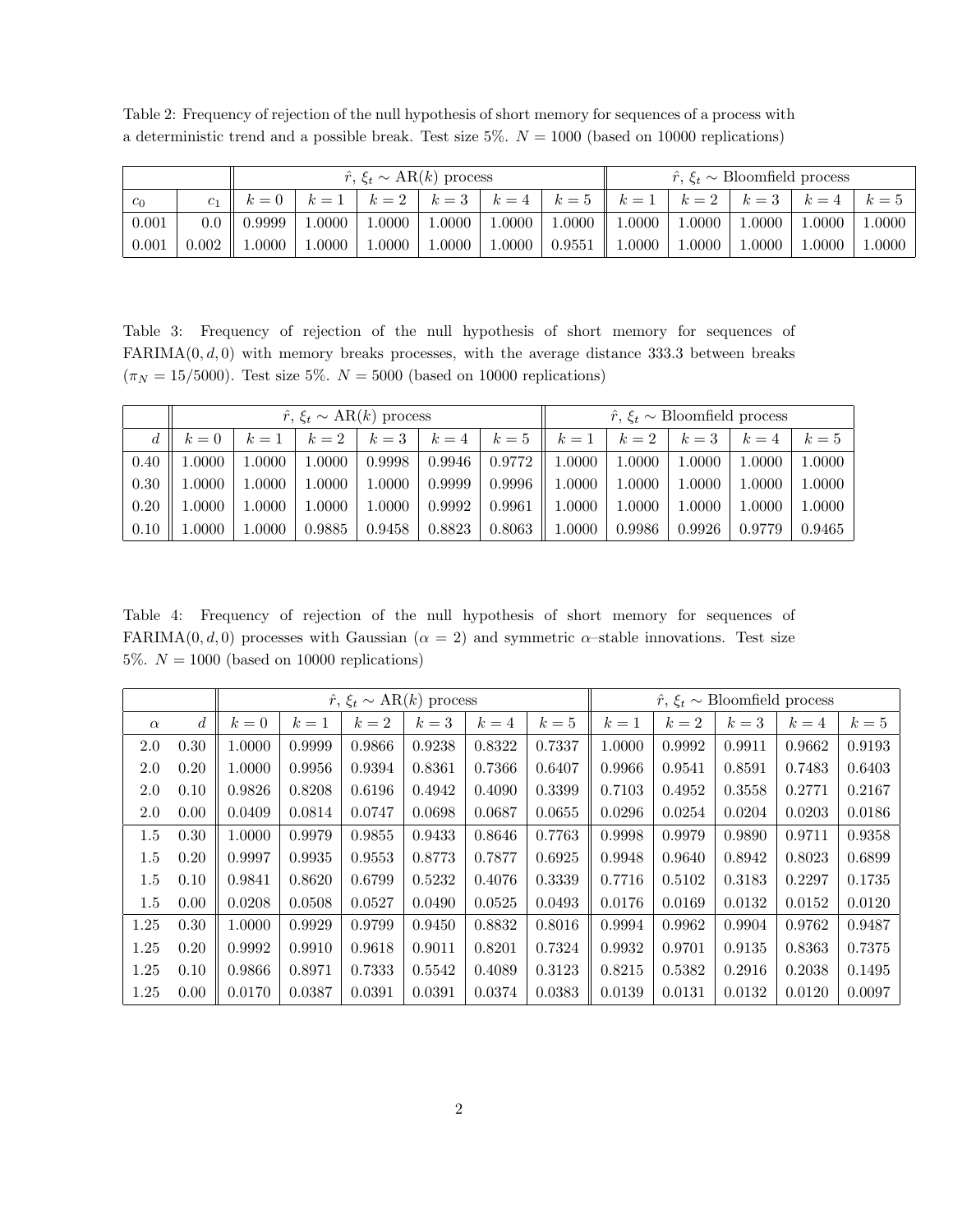|                                                                                                                                                                                       |  | $\hat{r}, \xi_t \sim AR(k)$ process |  |                                                                   | $\hat{r}, \xi_t \sim \text{Bloomfield process}$ |  |  |
|---------------------------------------------------------------------------------------------------------------------------------------------------------------------------------------|--|-------------------------------------|--|-------------------------------------------------------------------|-------------------------------------------------|--|--|
| DGP                                                                                                                                                                                   |  |                                     |  | $k=0$ $k=1$ $k=2$ $k=3$ $k=4$ $k=5$ $k=1$ $k=2$ $k=3$ $k=4$ $k=5$ |                                                 |  |  |
| $\mid$ DGP A $\mid$ 0.0412 $\mid$ 0.0796 $\mid$ 0.0782 $\mid$ 0.0705 $\mid$ 0.0691 $\mid$ 0.0655 $\mid$ 0.0285 $\mid$ 0.0265 $\mid$ 0.0217 $\mid$ 0.0206 $\mid$ 0.0175                |  |                                     |  |                                                                   |                                                 |  |  |
| $\parallel$ DGP B $\parallel$ 0.4944 $\mid$ 0.7253 $\mid$ 0.7617 $\mid$ 0.7830 $\mid$ 0.7948 $\mid$ 0.7980 $\parallel$ 0.5657 $\mid$ 0.6129 $\mid$ 0.6189 $\mid$ 0.6274 $\mid$ 0.6229 |  |                                     |  |                                                                   |                                                 |  |  |

Table 5: Frequency of rejection of the null hypothesis of short memory for sequences of iid  $\mathcal{N}(0,1)$ processes. Test size 5%.  $N = 1000$  (based on 10000 replications)

Table 6: Frequency of rejection of the null hypothesis of short memory for sequences of iid  $\mathcal{N}(0,1)$ processes. Test size 5%.  $N = 1000$  (based on 10000 replications)

|                                                                | $M_N$ |  |  |                                                      |  |  |  |  |  |  |
|----------------------------------------------------------------|-------|--|--|------------------------------------------------------|--|--|--|--|--|--|
| DGP                                                            |       |  |  | $q = 5 \mid q = 10 \mid q = 15 \mid q = [15 \log N]$ |  |  |  |  |  |  |
| DGP A $\parallel$ 0.0000 $\parallel$ 0.0000 $\parallel$ 0.0000 |       |  |  | 0.0000                                               |  |  |  |  |  |  |
| DGP B $\parallel$ 0.0746 $\parallel$ 0.0022 $\parallel$ 0.0019 |       |  |  | 0.0001                                               |  |  |  |  |  |  |

Table 7: Frequency of rejection of the null hypothesis of short memory for sequences of squares  $X_t^2$  of GARCH(1,1) processes with  $\mathcal{N}(0,1)$  innovations. Test size 5%.  $N = 1000$  (based on 10000 replications)

|         |        |        |        | $\hat{r}, \xi_t \sim \text{AR}(k)$ process | $\hat{r}, \xi_t \sim \text{Bloomfield process}$ |        |        |        |        |        |        |
|---------|--------|--------|--------|--------------------------------------------|-------------------------------------------------|--------|--------|--------|--------|--------|--------|
| DGP     | $k=0$  | $k=1$  | $k=2$  | $k=3$                                      | $k=4$                                           | $k=5$  | $k=1$  | $k=2$  | $k=3$  | $k=4$  | $k=5$  |
| $DGP$ 0 | 1.0000 | 0.5621 | 0.1634 | 0.0871                                     | 0.0686                                          | 0.0585 | 0.8274 | 0.3090 | 0.1050 | 0.0521 | 0.0304 |
| DGP 1   | 1.0000 | 0.9950 | 0.9444 | 0.8714                                     | 0.8179                                          | 0.7991 | 1.0000 | 0.9993 | 0.9967 | 0.9929 | 0.9816 |
| DGP 2   | 1.0000 | 0.9762 | 0.8820 | 0.8052                                     | 0.7746                                          | 0.7546 | 0.9871 | 0.8905 | 0.7662 | 0.6883 | 0.6358 |
| DGP 3   | 0.9996 | 0.5046 | 0.1655 | 0.0925                                     | 0.0790                                          | 0.0684 | 0.6248 | 0.2050 | 0.0771 | 0.0467 | 0.0305 |
| DGP 4   | 1.0000 | 0.9951 | 0.9471 | 0.8801                                     | 0.8349                                          | 0.8192 | 1.0000 | 0.9992 | 0.9968 | 0.9928 | 0.9817 |
| DGP 5   | 1.0000 | 0.9566 | 0.8207 | 0.7360                                     | 0.7018                                          | 0.6783 | 0.9829 | 0.8540 | 0.7031 | 0.6136 | 0.5564 |